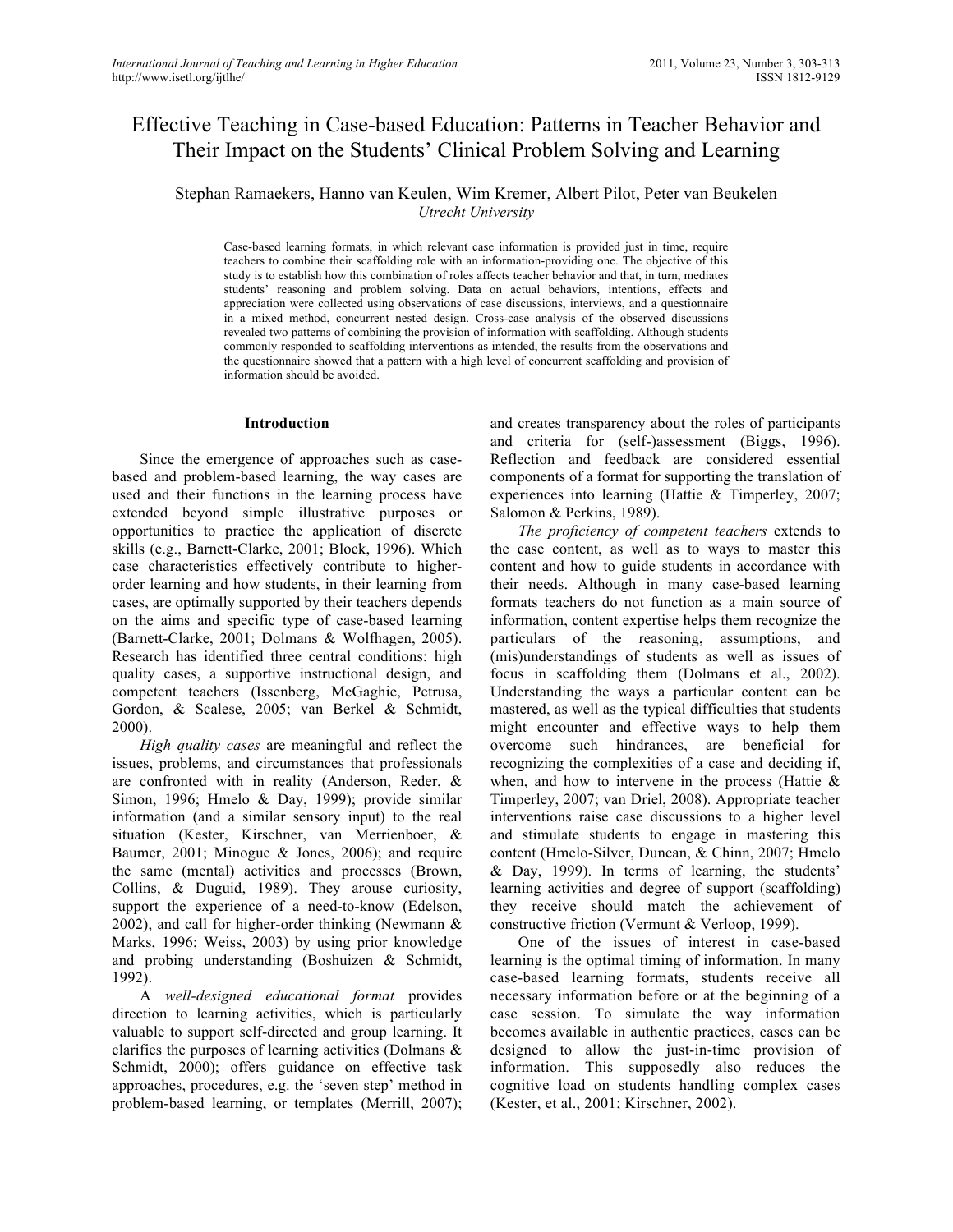The just-in-time provision of case information means teachers must fulfill several roles almost simultaneously: providing students with the casespecific information they require, scaffolding them in the process of problem analysis and solving and judging their performances and levels of competence. Fulfilling different roles at the same time can be demanding (Boud & Feletti, 1998) and might lead to (unwanted) interactions between them (Robertson, 2005). This study concerns the ways teachers manage to fulfill these different roles and when students benefit most from this type of case-based learning design. It is guided by the following research questions:

- 1. How does the requirement to combine an information-providing role and a scaffolding role in this case-based learning format affect teacher behavior?
- 2. How does this teacher behavior affect the students' reasoning and the problem solving process?

#### **Methods**

To allow the exploration of the interactions between the educational setting, teacher interventions, and students' performances in natural circumstances, this study was embedded in on-going coursework. It employed a mixture of methods (observations, interviews, questionnaires) applied in a "concurrent nested design" (Creswell, 2003), with the observations of case discussions as the predominant method. To establish the principles of effective teaching in this format, the findings on teacher behavior, effects on the students' reasoning, and perceived effectiveness were weighted against current notions about effective teaching.

## **Setting and Educational Design**

The Clinical Lessons (veterinary medicine, Utrecht University) aim to provide students with their first experiences of solving realistic clinical problems and train them to reason and decide on clinical situations in accordance with previously studied biomedical theories and guidelines for practice. They are designed to ease the transfer from mastering preclinical subjects (years 1–3) to their application during the clerkships (years 5 and 6).

The clinical lessons take up a large part of the weekly coursework and extend almost throughout the fourth year. The core of the clinical lessons consists of three complementary teaching formats: clinical practicals, demonstrations, and tutorials. The practicals and demonstrations involve real clinical patients, whereas the tutorials build on paper-based cases. In all formats, the students direct the exploration of the clinical problems and the case discussions to establish optimal "solutions." The teachers' primary roles are to provide students, just-in-time support with additional patient information or guide them in the process and assess their performances. Consistent with the notion of 'scaffolding' (Hmelo & Day, 1999), this support is limited to the degree that students need to handle the complexities of cases at a level that would otherwise be beyond their capacities.

The clinical lessons are taught by a group of experienced veterinary practitioners belonging to the university clinical staff. Their teaching experience ranges from one to over 20 years. Because this particular format has been introduced only recently, teachers have been provided with initial training on conducting clinical tutorials. Student groups receive instruction and support during their first clinical lessons to become familiar with the format, their roles, and mutual expectations.

This study focuses on the tutorials. In this format, the information-providing role of teachers is most pronounced. The design features of the tutorial format are:

- a. Groups of 12 students prepare for the clinical tutorial collaboratively. They receive a case vignette beforehand with initial information about the problem and its context. On the basis of this vignette, they determine which additional patient information is needed, discuss strategic and procedural aspects of the case, and decide which topics to review before the tutorial actually takes place;
- b. Each tutorial covers two cases. On average, there is about 50 minutes per case to explore and discuss findings, choices, and decisions. Starting from the results of their group's preparatory analysis, they further explore the case by following a similar procedure to that used for patient examination in reality. In the role of owner of the animal (patient) or as the referring veterinarian, their teacher provides them, on request, with the additional information they need to deal with the problem. Discussion on the case is led by the students;
- c. During the case exploration, the students can take a "time-out" from the patient examination process to review their approach and problem-solving strategy, to reflect on their findings so far, and to decide how to proceed. Their peers observe the case exploration, participate in the (time-out) discussions, and provide feedback afterwards about the handling of the case;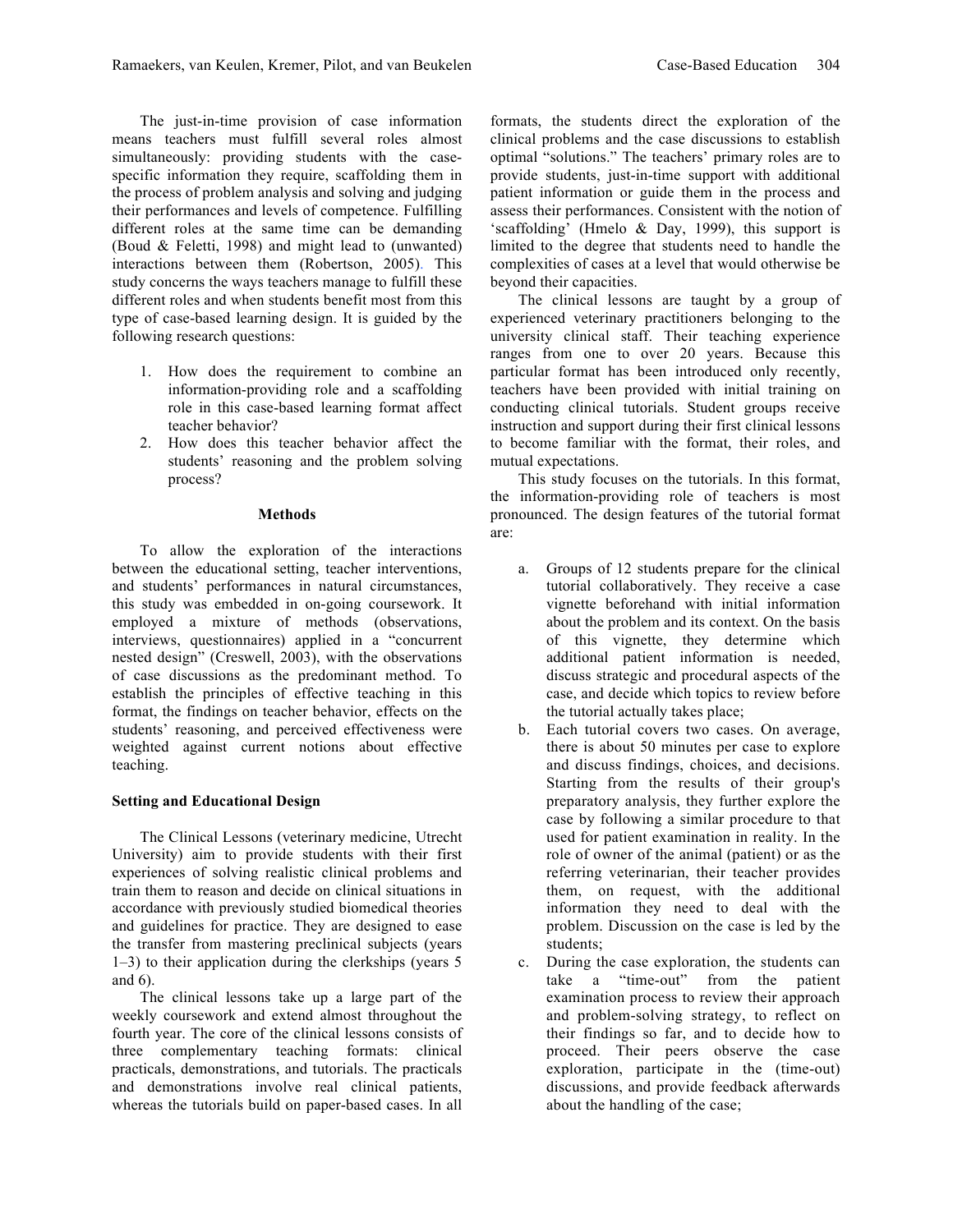d. The last part of tutorials is used for evaluative (self-)reflection and feedback from peers and the teacher. This covers the approach and results, as well as performances of the leading students. The student performances in the tutorials are graded individually 5–8 times a year.

# **Participants and Data Collection**

During the academic years 2005–2008, 63 case discussions were observed and recorded on video- or audiotape to allow for an in-depth qualitative analysis. These observations related to 17 different student groups, 18 teachers, and 44 cases. All student groups and teachers were observed at least twice. No particular student groups or teachers were specifically selected for this study. Within the on-going coursework, nevertheless, tutorials were preselected for observation to cover a sufficient variety of cases, student groups, and teachers, as well as various moments throughout the year. Students and teachers provided informed consent to be audio- or video-recorded. The observing researcher (SR) did not actively participate in the case discussions.

In line with the concurrent nested design, interviews and a questionnaire were used to expand the understanding of observed behavior by revealing teacher preferences and student appreciation for particular aspects of the tutorials:

- Altogether, 16 observed case discussions were followed by a semi-structured, stimulated recall interview with the teachers to reveal their views about occurrences within the observed case discussions and their rationale for interventions;
- During the last year a questionnaire was used to establish the students' appreciation of certain case characteristics, the instructional format, and teacher performances, at a level of separate case discussions. Four students were asked to complete the questionnaire immediately after each case discussion. In total, 1814 completed questionnaires were returned, covering 627 (94.4%) of the sessions that took place. The full questionnaire is available from the first author.

# **Coding and Analysis of Observations**

Video and audio recordings of the observed tutorials were analyzed with ATLAS.ti. The unit of analysis was a single case discussion; the analysis procedure (Miles & Huberman, 1994) was made up of the following steps:

- 1. Based on the research questions and underlying conceptual framework, a provisional list of codes was developed and applied to the first series (13) of observations to examine for fit and power.
- 2. As the analysis of case discussions progressed, the code list was restructured and extended to include events not covered in the original scheme. Furthermore, some descriptive codes concerning student and teacher behaviors were replaced by inferential codes reflecting reasoning and scaffolding patterns.
- 3. When the analysis of new case discussions revealed no more new events (saturation), the final code list was made up of four main categories of codes: problem-solving phases, supportive learning phases, student behaviors, and teacher behaviors.
- 4. Discourse analysis and cross-case comparison were used to shed light on patterns in the teachers' scaffolding behaviors and the students' reasoning, as well as on changes during the year.
- 5. Irregular occurrences and behaviors were reviewed to check our understanding of the case discussions and hypotheses about the teacher–student interactions, and to disclose hidden themes or phenomena.

Table 1 shows an overview of the coding scheme. The "behavior" categories are nested within the "phases." Phases cover larger segments of a case discussion and together they make up the whole case. Behaviors concern single utterances. The first main categories of teacher behavior codes (T-ANSW, T-QUES and T-ADDS) express mostly teacher utterances in the role of "information provider," whereas the codes T-PROC, T-GROU and T-EVAL concern the "scaffolding" role. Students' utterances were coded interpretatively (Miles & Huberman, 1994), linking them to (cognitive) activities that make up "clinical reasoning": gathering, interpreting, and organizing information; establishing and testing hypothesis; drawing conclusions; and making and justifying choices and decisions. To determine the consistency of the coding, a randomly selected proportion (8%) of the recordings was coded independently by two clinical teachers and one research assistant. For the "problem-solving" and "supportive learning" phases, the inter-rater agreement was very good (*K*=0.92), whereas for "teacher behaviors" and "students' reasoning," it was good (*K*=0.75).

#### **Results**

First, an overview will show how a case discussion was made up of the various problem-solving and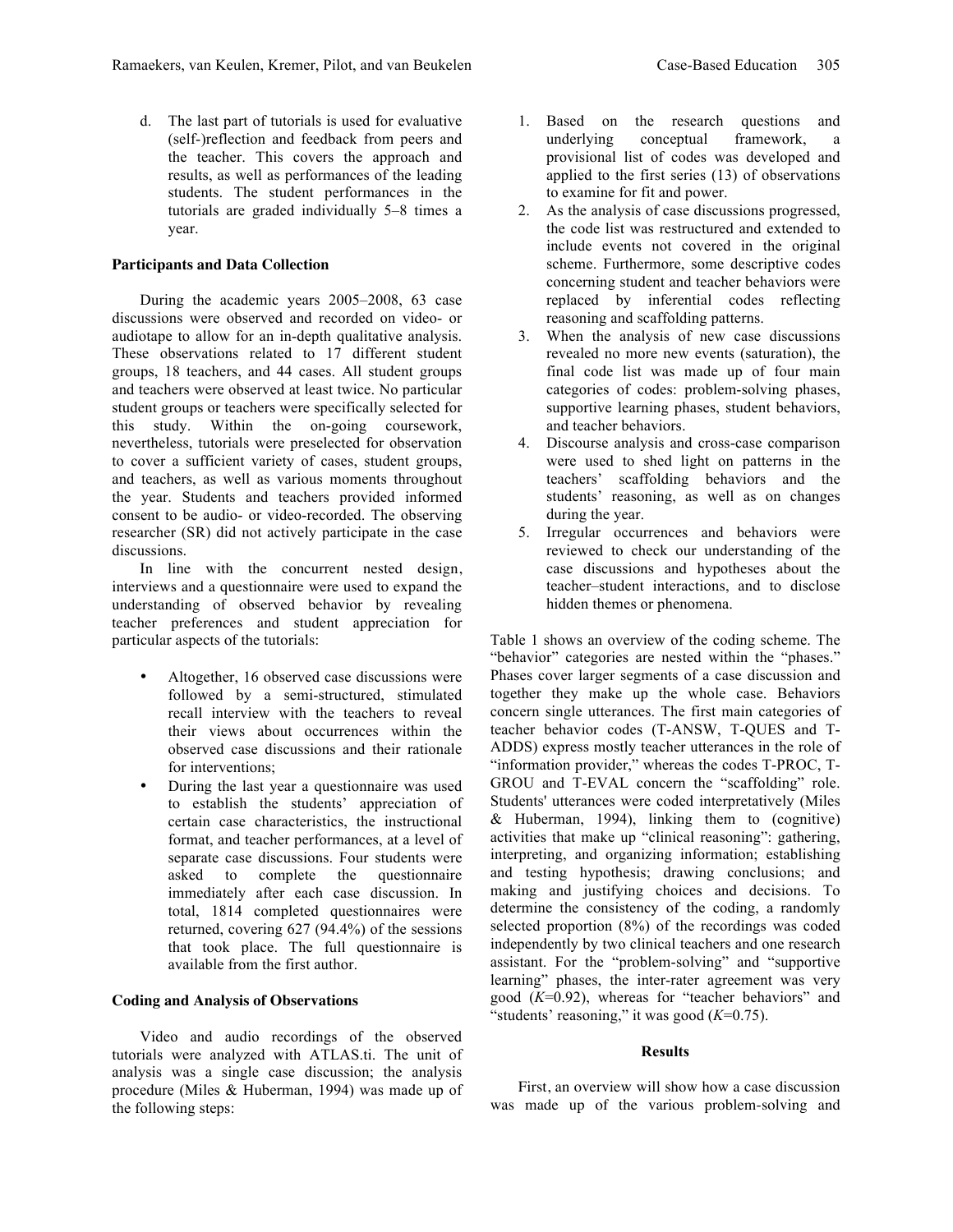| Problem-solving Phases                                                | <b>Supportive Learning Phases</b>           |  |  |
|-----------------------------------------------------------------------|---------------------------------------------|--|--|
| Initial case information (C-INFO)                                     | Instruction beforehand (E-INFO)             |  |  |
| Checking vital functions (C-VITA)                                     | Time-out (E-TO)                             |  |  |
| Anamnesis (C-ANAM)                                                    | Evaluation (E-EVAL)                         |  |  |
| Initial problem description (C-PROB)                                  | Teacher-guided discussion (E-COLL)          |  |  |
| General patient assessment (C-GENA)                                   |                                             |  |  |
| Initial diagnostic hypothesis (C-INIT)                                |                                             |  |  |
| Specific patient assessment (C-SPEA)                                  |                                             |  |  |
| Differential diagnosis (C-DDX)                                        |                                             |  |  |
| Choice of treatment modalities (C-RX)                                 |                                             |  |  |
| Execution of treatment (C-EXEC)                                       |                                             |  |  |
| Review of effectiveness (C-EFF)                                       |                                             |  |  |
| <b>Teacher Behaviors</b>                                              | Students' Reasoning (Behaviors)             |  |  |
| Providing answers (T-ANSW)                                            | Choice of strategy (R-STRAT)                |  |  |
| Asking questions (T-QUES)                                             | Gathering information (R-GATH)              |  |  |
| Adding statements (T-ADDS)                                            | Organizing information (R-ORG)              |  |  |
| Scaffolding the process (T-PROC)<br>Interpreting information (R-INTP) |                                             |  |  |
| Making judgments (R-JUDG)<br>Stimulating group interactions (T-GROU)  |                                             |  |  |
| Guiding reflection and feedback (T-EVAL)<br>Making decisions (R-DECI) |                                             |  |  |
|                                                                       | Justifying judgments and decisions (R-JUST) |  |  |
|                                                                       | other (R-OTHR)                              |  |  |

Table 1 *The Coding Scheme: Main Categories*

*Note*. The behavioral main code categories are made up of three to six subcategories to allow differentiation. For example, the additional statements are divided into case-related, general theoretical and general practical statements.

learning activities and the distribution of teacher and student behaviors. Next, the findings on behavior, interactions, and effects will be presented in the light of the two research questions.

# **Overview**

The procedure that students followed to explore the case was essentially, as intended, similar to the structure and phases of a patient assessment. Figure 1 shows the sequence and relative duration of phases typical of the observed discussions. On average, nearly 70% of the time was spent on the case itself (problemsolving phases); the remaining 30% was used for discussing relevant background information and for reflection and feedback on the way the case had been handled and lessons to be learned (supportive learning phases).

Variations of the above, in particular the duration of phases, could be substantial. To some extent these variations can be attributed to differences between cases. For example, an acute posttraumatic case may require checking vital functions first. A second source of variation results from differences in the progress of students during the course. Whereas information gathering dominated the discussions at the beginning of the course, students gradually became more selective about the information they required and spent more time relating findings to each other and to their hypotheses, drawing conclusions, and making decisions.

The proportional distribution of the behavioral categories reflects that usually a substantial part of the case discussion was used to gather all relevant information (Table 2a): students asking questions and performing tests to ascertain the information needed to understand the problem in its context; and students testing their diagnostic hypotheses, possibilities, and assumptions. The teachers (Table 2b) provided the requested information and, as necessary, intervened in the process and stimulated students to rethink their choices and conclusions, elaborate on particular issues, or reflect on their approach and results.

The relatively large proportion of justifications by the students fits not only with the instruction to "think aloud," but also resulted from frequent questions from teachers about related theoretical issues. Nearly 80% of these justifications were teacher-initiated. The coefficients of variance (defined by *SD/mean*) show the relative variation for each category. They indicate that teacher differences were largest in providing unrequested information (additional statements), having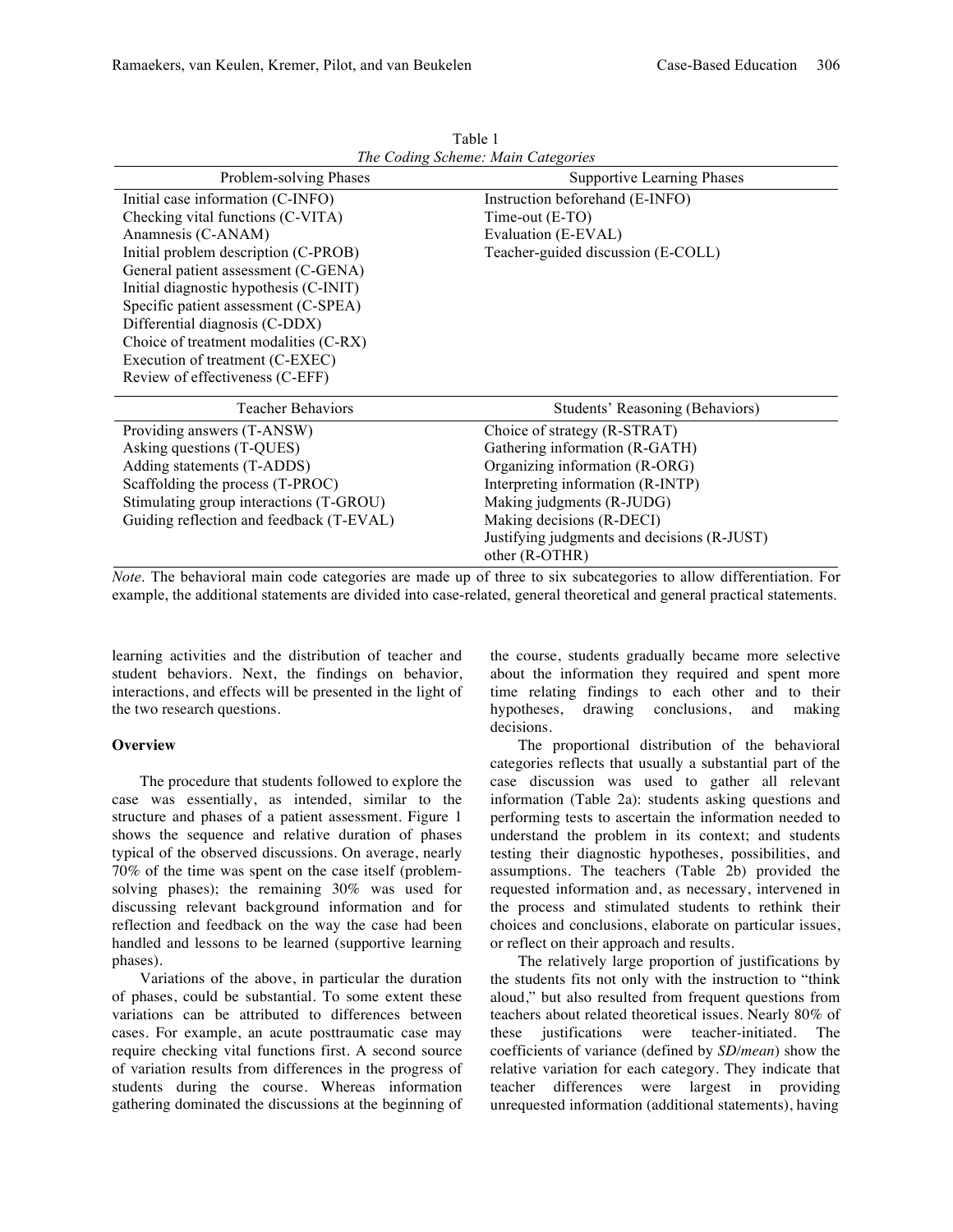Figure 1 *Typical Sequence and Relative Duration of the Various Phases in the Case Discussions*



Table 2 *Proportional Distribution of the Main Categories of Utterances M and SD are Expressed in the Average Percentage of Utterances Per Case (2a. student reasoning, 2b. teacher behaviors)*

| Utterances (in $\%$ )    |      |      | Utterances (in $\%$ ) |                          |      |      |                       |
|--------------------------|------|------|-----------------------|--------------------------|------|------|-----------------------|
| <b>Student Reasoning</b> | Mean | SD   | Coeff. of<br>variance | <b>Teacher Behaviors</b> | Mean | SD.  | Coeff. of<br>variance |
| Gathering information    | 49.0 | 16.0 | 0.33                  | Providing answers        | 49.1 | 15.8 | 0.32                  |
| Organizing info.         | 6.9  | 3.0  | 0.43                  | Asking questions         | 14.3 | 6.4  | 0.45                  |
| Interpreting findings    | 7.7  | 3.6  | 0.47                  | Adding statements        | 12.8 | 10.4 | 0.81                  |
| Making judgments         | 5.0  | 2.5  | 0.50                  | Process interventions    | 10.7 | 5.7  | 0.54                  |
| Decision making          | 5.4  | 2.3  | 0.42                  | Group interventions      | 2.8  | 2.9  | 1.04                  |
| Justification            | 14.4 | 6.1  | 0.42                  | Reflection / feedback    | 10.3 | 8.2  | 0.79                  |
| Other                    | 2.3  | 2.0  |                       |                          |      |      |                       |

group interventions, and guiding reflection and feedback. Appendix A contains three fragments from a case discussion transcript illustrating the nature of discussions and teacher–student interactions for the information-providing and scaffolding roles, as well as without any teacher interventions.

## **Teacher Roles and Behaviors**

When focusing on teachers' role fulfillment and teacher–student interactions, the issue of matching the degree of scaffolding with a student's level of selfregulation came to the fore. A high level of selfregulation and a matching level of scaffolding were considered key features of the clinical lessons' design, and their importance were recognized by teachers. In actual practice, however, some teachers frequently exerted influence on the direction of the problemsolving process.

Sometimes the intentions of these interventions were explicit and clear; more often, teachers directed discussions in less obvious ways:

T: Fine, good. I am glad, because my wife thought she [the patient – SR] had a broken jaw.  $\dots$ Luckily, you did not find anything like that. I am glad because with a broken jaw this calf would have become worthless, wouldn't it? S: Well yes, um . . . (case 080516LHD-3A)

Using their information-providing role to influence the course of the discussion was a scaffolding strategy the teachers commonly employed. For example, by referring to a sudden change in the patient's condition, unexpected complications, or an uncooperative owner of the animal, they urged students to speed up their patient assessment, extend their search for possible causal factors and mechanisms, or elaborate on the relevant theoretical issues.

In cross-case analysis of teacher behaviors, two patterns emerged. The main characteristics of both patterns are presented in Table 3. In the first (DS), the fulfillment of the scaffolding role was separated from information provision and delayed until between phases in the problem-solving process. In the second pattern (CS),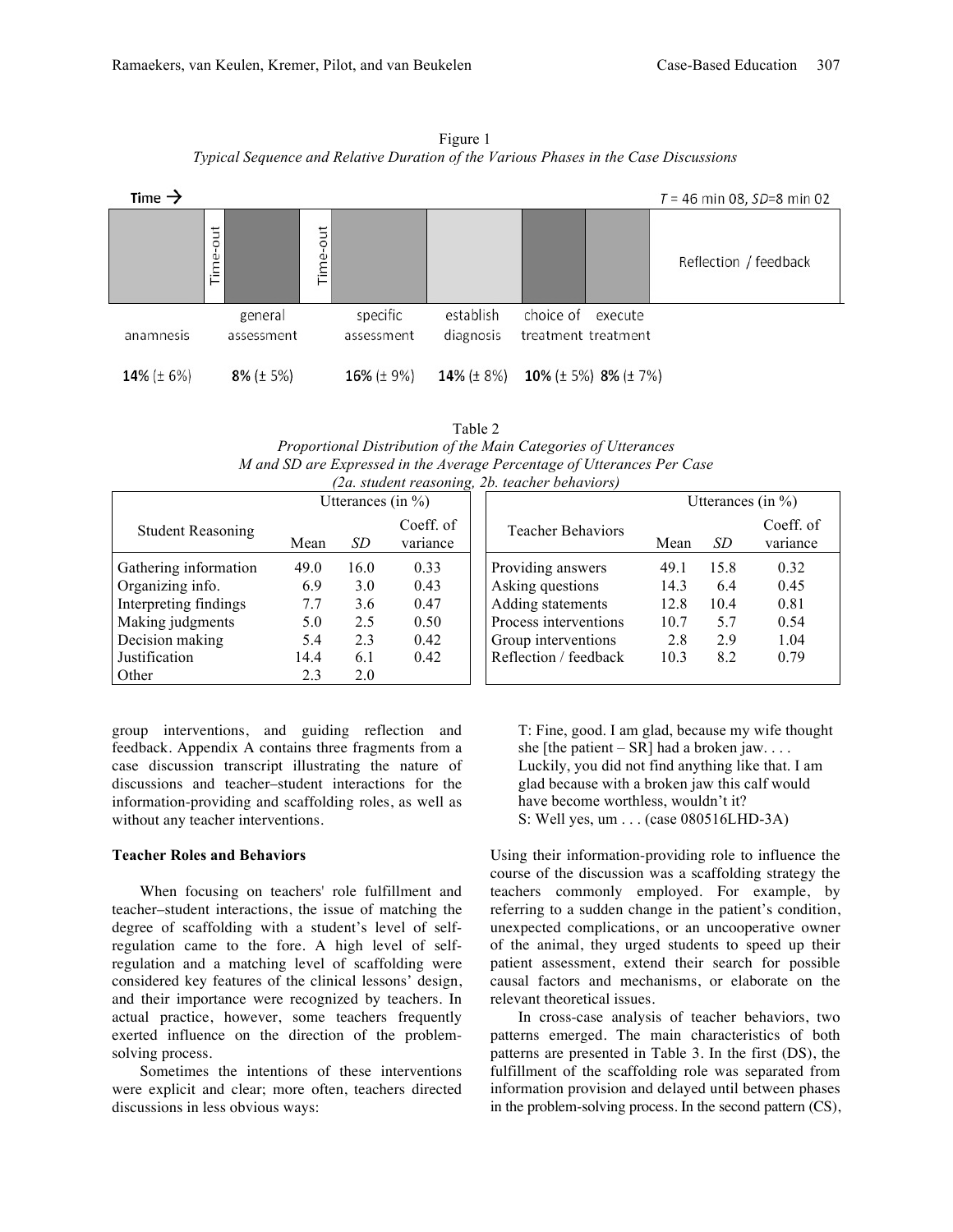teacher roles were executed concurrently, and corrections or directions were provided almost immediately in the process. In this pattern, little or no time was usually spent on reflection and feedback afterwards.

#### **Reasons for Interventions (interview results)**

In recall, teachers expressed three grounds for their interventions in specific situations: doubts about the relevance of the particular information students had requested, disagreement with the students' choices or decisions in the case approach and a low work speed. Their intentions when scaffolding were explained in terms of *control* (i.e., checking the students' knowledge), *correction* (i.e., making sure that misunderstandings are corrected), stimulating students to think aloud (i.e., share their thoughts) and stimulating *elaboration* (i.e., raising the discussion to a higher level).

#### **Observed Effects on the Problem-solving Process**

On the face of it, the students mostly responded to the teachers as expected: they used the additional case information and adjusted to changes in the case, reviewed or provided reasons for their choices, elaborated on relevant issues, or reproduced the requested theoretical background. In discussions with minimal scaffolding, students themselves initiated a time-out whenever they wanted to reflect on the results of their approach and decide on how to proceed. In cases with a high level of concurrent scaffolding, major changes in the students' problem-solving strategy and reasoning were teacherinitiated.

By and large, student responses did not openly reveal how they valued their teacher's interventions. In three of the observed cases, however, the discussion was visibly affected by a high level of concurrent scaffolding early in the process (pattern CS). In response to these interventions, the students' reasoning apparently lost direction, and the discussion became almost completely teacher-led. A substantial part of the time (nearly 60%) had the character of a micro-lecture and focused on theoretical backgrounds. When trying to return to the case, the students seemed more focused on what they assumed their teachers expected from them than on the case itself; "Well, I guess you would like to hear now a first problem description about this farm?" (case 051011LHD-1A). Afterwards, the students expressed their discomfort with the situation and disappointment.

#### **Students' Appreciation (Questionnaire Results)**

To expand the understanding of the observed behavioral patterns and how these patterns affect the students' learning motivation, a questionnaire was used including a number of questions about the fulfillment of teacher roles, measured at the level of separate case discussions.

On a five-point scale ranging from 1 (disagree) to 5 (agree), the students' overall appreciation of the tutorials was high (authentic problems: *M=* 4.43 *SD=* 0.67; motivating issues: *M*= 4.21, *SD*= 0.73; opportunity to practice clinical reasoning: *M*= 4.19, *SD*= 0.70; perceived learning effect: *M*= 4.24 *SD*= 0.70) and significantly but only slightly less (*ΔM*= 0.12, *ΔSE*= 0.03) than for the clinical practicals with real patients. The students expressed that they considered teacher differences in their way of facilitating the tutorials as the main area of anxiety.

The "perceived learning effect" had a positive significant correlation with the quality of the feedback, the amount of time spent on reflection, the transparency of teacher expectations, and the clear switches between the different teacher roles (Table 4, Pearson's *r*). Its negative correlation with the frequency of scaffolding was also significant but weak. To compare the relative contribution of these variables to the perceived learning effect, multiple regressions were conducted using the forced entry method. The standardized beta coefficients showed the relative largest contribution of "instructive feedback" (*β*= 0.29). The model, based on the teacher-related variables, explained 26% of the total variance (adjusted  $R^2 = .26$ ). The instructive aspects related to the case characteristics, and the educational format were excluded from the model.

#### **Discussion and Conclusions**

The observations revealed no serious drawbacks of the format of combining the provision of information with scaffolding. In general, teachers managed to fulfill both roles and, unlike other studies on facilitating case discussions (e.g., Spronken-Smith & Harland, 2009), they barely expressed dissatisfaction about inefficiencies, the lack of structure in student discussions, underutilization of their expertise, or uncertainty about when or how to intervene. The just-in-time provision of case information created an opportunity to engage students in a process of clinical problem solving in which the availability of information resembles authentic practice and students highly appreciated this.

With regard to the optimal teacher strategies for student support and the identified behavioral patterns, the findings were less unconditional:

• Various definitions and perspectives on scaffolding exist, (e.g., Hmelo-Silver, et al., 2007; Jonassen, 1996), but they commonly share two elements: the provision of *just enough* support to enable students to carry out a task and the *gradual fading*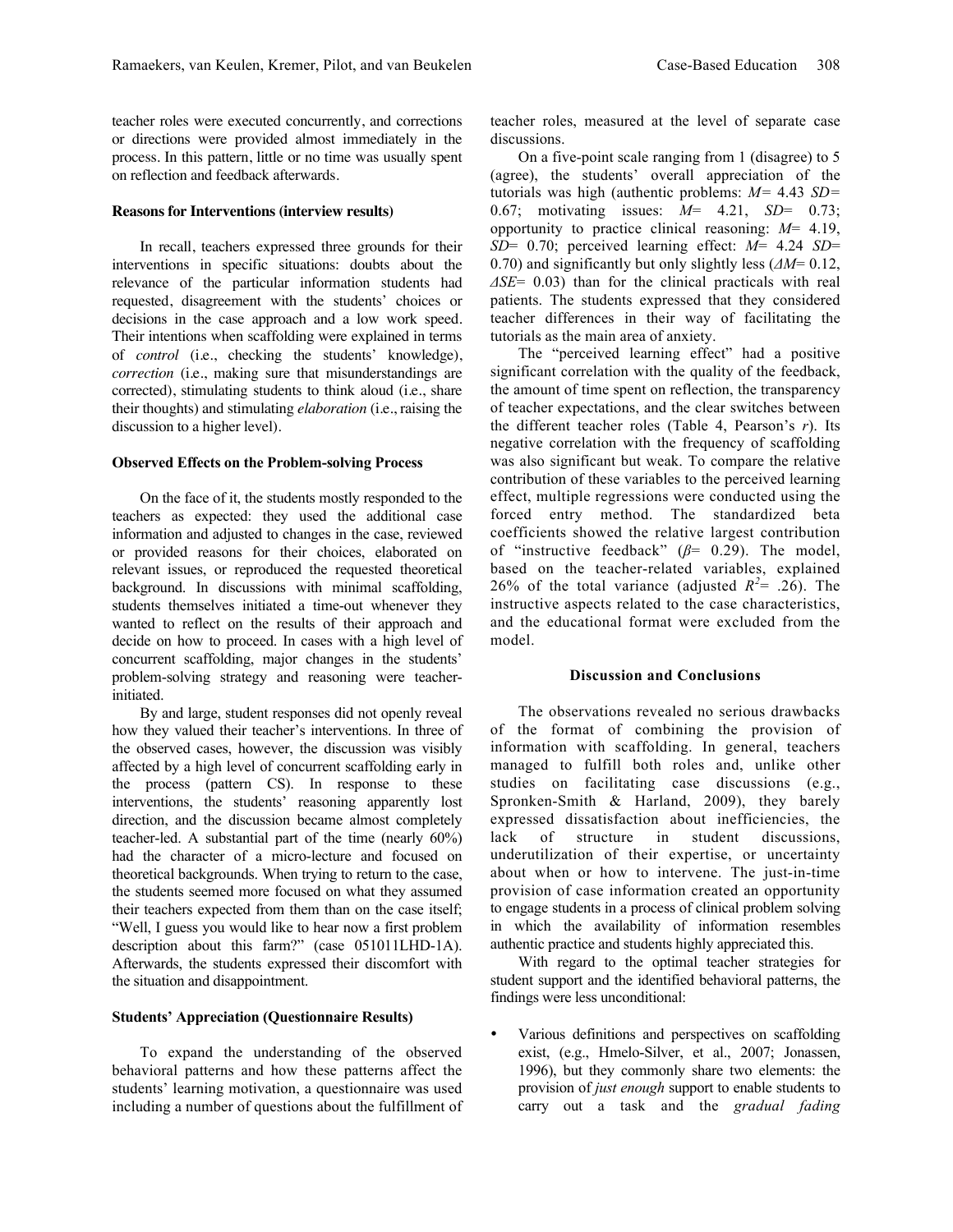| Characteristics of the Two Behavioral Patterns             |                                                                                                                                                                                                                                                                                                  |                                                                                                                                                                                                                                                                                   |  |  |  |  |
|------------------------------------------------------------|--------------------------------------------------------------------------------------------------------------------------------------------------------------------------------------------------------------------------------------------------------------------------------------------------|-----------------------------------------------------------------------------------------------------------------------------------------------------------------------------------------------------------------------------------------------------------------------------------|--|--|--|--|
| <i>Pattern CS</i> : Immediate scaffolding, concurrent with |                                                                                                                                                                                                                                                                                                  | Pattern DS: Delayed scaffolding, separated provision                                                                                                                                                                                                                              |  |  |  |  |
|                                                            | provision of information                                                                                                                                                                                                                                                                         | of information                                                                                                                                                                                                                                                                    |  |  |  |  |
|                                                            | replies to students' questions frequently contain<br>additional information or counter questions,<br>suggesting a direction about how to proceed or<br>what should be covered by the patient assessment<br>teachers use questions and 'micro-lectures' to<br>discuss relevant theoretical issues | the provision of information is limited to the<br>information requested by the students<br>interim time-outs are used to scaffold reflection on<br>٠<br>findings (clarity) and choices about how to<br>proceed (focus)<br>case discussion ends with an evaluative reflection<br>٠ |  |  |  |  |
|                                                            | the case discussion ends with an explanation of<br>the optimal approach by the teacher. Little or no<br>time is taken for reflection and feedback on the<br>students' approach of the case                                                                                                       | on the content and process and the provision of<br>feedback, containing feed forward for future<br>case(s)                                                                                                                                                                        |  |  |  |  |

Table 3

| Tabulated Results from Multiple Regression              |          |       |           |                                 |  |  |  |
|---------------------------------------------------------|----------|-------|-----------|---------------------------------|--|--|--|
| Perceived Learning Effect ( $n = 1814$ )                | B        | SЕ    | β         | Zero-order<br>$(= Pearson's r)$ |  |  |  |
| Constant                                                | 2.239    | 0.113 |           |                                 |  |  |  |
| Our discussion was frequently scaffolded by the teacher | $-0.056$ | 0.016 | $-0.126*$ | $-0.074*$                       |  |  |  |
| The switches between teacher roles were clear to me     | 0.116    | 0.017 | $0.303*$  | $0.153*$                        |  |  |  |
| The teacher's expectations about me were clear          | 0.089    | 0.017 | $0.265*$  | $0.122*$                        |  |  |  |
| The time spent on evaluative reflection was sufficient  | 0.116    | 0.020 | $0.357*$  | $0.142*$                        |  |  |  |
| The feedback I received was instructive                 | 0.231    | 0.020 | $0.431*$  | $0.290*$                        |  |  |  |

Table 4 *Tabulated Results from Multiple Regression*

*Note*.  $R = .51$ ,  $R^2 = .26$ ,  $p < .001$ 

of this support. Theoretically, these elements link the effectiveness of teacher support to facilitating a high level of active engagement and self-directedness in thinking and learning activities, as well as to task fulfillment at a near next level that otherwise would be beyond a learner's current capacities. In practice, however, what is "just enough" is difficult to establish and context-bound. Students adrift or a superficial level of discussion might be signs indicating a mismatch between the required and offered level of support, but these were also observed as temporary states in the problem-solving process which students themselves overcame.

In the concurrent scaffolding pattern  $(CS)$ , role interactions were regularly observed. To some extent, these interactions fit in the concept of authentic cases. For example, including unexpected changes in the case is not only a way of directing the students' discussion to but also of creating opportunities to practice with handling authentic complications and incidents (Jonassen, 2004). Nevertheless, by

exaggerating case dynamics and using similar incidents or circumstances, e.g. an uncooperative patient caretaker, repeatedly to direct case discussions, teacher interventions became predictable, artificial and less appreciated. As one student expressed: "You are just waiting for the moment something unexpected occurs. With this teacher, you don't know when it is going to happen, just you know that something will happen." (case 070423P-4B)

Taken only from the observed behavioral responses, the students mostly seemed comfortable with the extent of the scaffolding and easily adjusted to the directions offered by their teachers. Under the surface of their immediate responses, however, the discourse in discussions sometimes showed clear differences between the two teaching patterns in favor of delayed scaffolding and feedback (pattern DS):

From the way they were phrased, immediate teacher interventions appeared to be triggered mostly by disagreement or doubts about the students' approach and an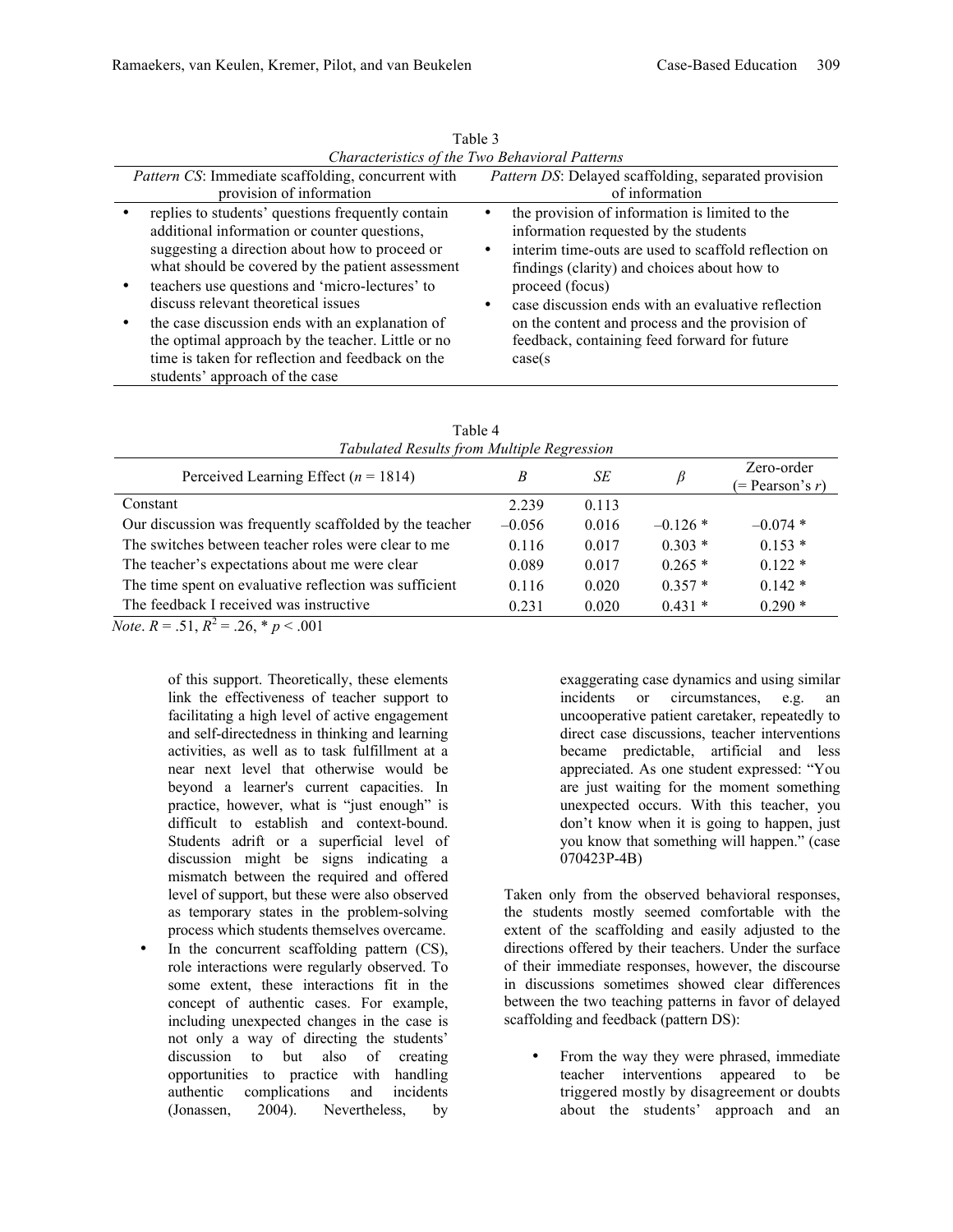intention to check or correct the students' understanding of certain case aspects. Student responses to these interventions usually remained limited to brief answers. Interventions to encourage in-depth discussion, explicitly expressed in terms of "think aloud" or "elaborate", were scarce and used by those teachers who delayed most of their scaffolding and feedback.

- Small disturbances in the course of a discussion typically occurred in situations of immediate scaffolding about complex issues. This finding corresponds with studies concerning feedback when students have to deal with complex issues (Hattie & Timperley, 2007). It has been suggested that such complex issues require greater degrees of processing, and delayed interventions provide an opportunity to do so.
- The three deviant case discussions signified that early and continued interventions resulted in the students focusing on assumed teacher expectations and on "survival", a mode of student behavior as described in Boekaerts' dual processing self-regulation model (Boekaerts, de Koning, & Vedder, 2006).

The existence of differences in impact between the two scaffolding patterns is supported by the questionnaire results. Students attributed the effectiveness of their learning from the tutorials to features of teacher behavior that are part of the pattern with delayed scaffolding, reflection and feedback. Differences between teachers, a lack of clarity about their intentions, expectations and role behaviors, and their implicit ways of directing discussions were perceived by students as negatively affecting the reasoning process.

The aim of this study was to disclose how teachers combine the roles that are part of a casebased learning format with the just-in-time provision of information, and how this, in turn, influences students' reasoning and problem solving.

Regarding the teachers' role fulfillment, the results from the observations and the questionnaire about separate case discussions support the conclusion that, in most cases, teachers can effectively combine the roles of providing information and scaffolding. When necessary, they provided students with guidance and questioned assumptions or interpretations, and they stimulated students to deepen their analysis, broaden their scope, and relate specific case features to general theoretical notions. Nevertheless, including the just-in-time provision of case-specific information in this instructional format also created additional

opportunities to influence the students' discussions, opportunities some teachers used to direct student discussions beyond the level of scaffolding.

In answer to the second research question: just-intime provision of case information enabled students to practice solving clinical problems while obtaining patient information in a timescale that resembles authentic clinical practice. Although the students' direct behavioral responses to frequent interventions during case discussions were mostly characterized by adaptation, they considered the pattern of delayed scaffolding and feedback more beneficial for their learning. Possible explanations for their willingness to adapt to most ways of scaffolding might lie in an awareness of being assessed as well, positive experiences in most other case discussions or with other teachers facilitating the tutorials, or much appreciation for aspects such as the authenticity of the case, its clinical relevance, and constructive cooperation with their peers.

The findings in this study emphasize that in this instructional format providing clarity on teacher roles and expectations, delayed scaffolding and facilitation of reflection and feedback are conditional for student learning and motivation. Furthermore, as students do not easily show when teacher interventions interfere with their problem solving process, effective teaching requires monitoring the student's behavioral responses and attending to signs of anxiety.

This study was primarily based on observations, with additional interviews and a questionnaire to confirm or extend the findings from the observations. This methodology, applied to a large number of cases in this study, yields an abundance of qualitative data and, therefore, requires rigorous data organization, focus, and bounding. The scope of this study was limited to the analysis of behaviors, interactions, and effects from the perspective of role fulfillment. Furthermore, the cases were assumed to be of a constant quality, that is, to have more or less a similar impact on teacher behavior and interactions. The third limitation of this study concerns the use of perceived learning as the outcome measure. In doing so, the possibility, for example, that friction in the teacher – student interaction might also have beneficial effects on long-term learning outcomes is ignored. Further studies using outcome measures based on student performances to reveal the effectiveness of teacher behavior on competence development have been taken up and will be reported subsequently.

# **References**

Anderson, J. R., Reder, L. M., & Simon, H. A. (1996). Situated learning and education. *Educational Researcher, 25*(4), 5-11.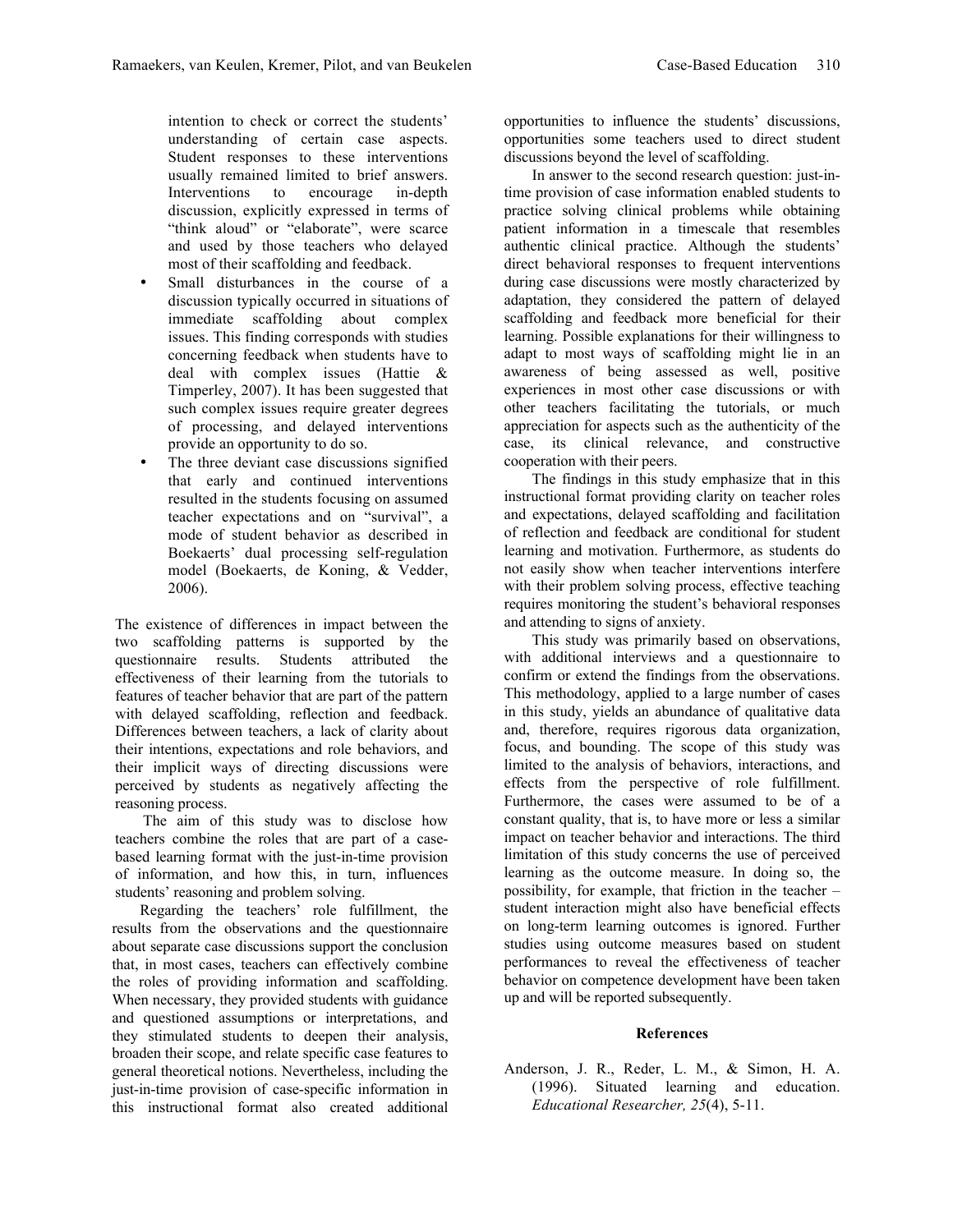- Barnett-Clarke, C. (2001). Case design and use: Opportunities and limitations. *Research in Science Education, 31*(2), 325-329.
- Biggs, J. (1996). Enhancing teaching through constructive alignment. *Higher Education, 32*, 347-364.
- Block, K. K. (1996). The "case" method in modern educational psychology texts. *Teaching & Teacher Education, 12*(5), 483-500.
- Boekaerts, M., de Koning, E., & Vedder, P. (2006). Goal-directed behavior and contextual factors in the classroom: An innovative approach to the study of multiple goals. *Educational Psychologist, 41*(1), 33-51.
- Boshuizen, H. P. A., & Schmidt, H. G. (1992). On the role of biomedical knowledge in clinical reasoning by experts, intermediates and novices. *Cognitive Science, 16*(2), 153-184.
- Boud, D., & Feletti, G. (1998). *The challenge of problem-based learning*. London: Routledge.
- Brown, J. S., Collins, A., & Duguid, P. (1989). Situated cognition and the culture of learning. *Educational Researcher, 18*(1), 32-41.
- Creswell, J. W. (2003). *Research design: Qualitative, quantitative and mixed methods approaches* (2nd ed.). Thousand Oaks, CA: Sage Publications.
- Dolmans, D. H. J. M., Gijselaers, W., Moust, J., De Grave, W. S., Wolfhagen, I. H. A. P., & van der Vleuten, C. P. M. (2002). Trends in research on the tutor in problem-based learning: Conclusions and implications for educational practice and research. *Medical Teacher, 24,*  173-180.
- Dolmans, D. H. J. M., & Schmidt, H. G. (2000). What directs self-directed learning in a problem-based curriculum? In D. H. Evensen & C. E. Hmelo (Eds.), *Problem-based learning: A research perspective on learning interactions* (pp. 251-262). Mahwah, NJ: Erlbaum.
- Dolmans, D. H. J. M., & Wolfhagen, I. H. A. P. (2005). Complex interactions between tutor performance, tutorial group productivity and the effectiveness of PBL units as perceived by students. *Advances in Health Sciences Education, 10*(3), 253-261.
- Edelson, D. C. (2002). Design research: What we learn when we engage in design. *Journal of the Learning Sciences, 11*(1), 105-121.
- Hattie, J., & Timperley, H. (2007). The power of feedback. *Review of Educational Research, 77*(1), 81-112.
- Hmelo-Silver, C., Duncan, R. G., & Chinn, C. A. (2007). Scaffolding and achievement in problembased and inquiry learning: A response to Sweller, Kirschner and Clark. *Educational Psychologist, 42*, 99-107.
- Hmelo, C., & Day, R. (1999). Contextualized questioning to scaffold learning from simulations. *Computers & Education, 32*(2), 151-164.
- Issenberg, S. B., McGaghie, W. C., Petrusa, E. R., Gordon, D. L., & Scalese, R. J. (2005). Features and uses of high-fidelity medical simulations that lead to effective learning: A BEME systematic review. *Medical Teacher, 27*(1), 10-28.
- Jonassen, D. H. (1996). Scaffolding diagnostic reasoning in case-based learning environments. *Journal of Computing in Higher Education, 8*(1), 48-68.
- Jonassen, D. H. (2004). *Learning to solve problems: An instructional design guide*. San Francisco, CA: Pfeiffer.
- Kester, L., Kirschner, P. A., van Merrienboer, J. J. G., & Baumer, A. (2001). Just-in-time information presentation and the acquisition of complex cognitive skills. *Computers in Human Behavior, 17*(4), 373-391.
- Kirschner, P. A. (2002). Cognitive load theory: Implications of cognitive load theory on the design of learning. *Learning and Instruction, 12*(1), 1-10.
- Merrill, M. D. (2007). A task-centered instructional strategy. *Journal of Research on Technology in Education, 40*(1), 33-50.
- Miles, M. B., & Huberman, M. A. (1994). *Qualitative data analysis: An expanded sourcebook* (2nd revised ed.). Thousand Oaks, CA: Sage Publications.
- Minogue, J., & Jones, M. G. (2006). Haptics in education: Exploring an untapped sensory modality. *Review of Educational Research, 76*(3), 317-348.
- Newmann, F. M., & Marks, H. M. (1996). Authentic pedagogy and student performance. *American Journal of Education, 104*(4), 280-313.
- Robertson, D. R. (2005). Generative paradox in learner-centered college teaching. *Innovative Higher Education, 29*(3), 181-194.
- Salomon, G., & Perkins, D. N. (1989). Rocky roads to transfer: Rethinking mechanisms of a neglected phenomenon. *Educational Psychologist, 24*(2), 113-142.
- Spronken-Smith, R., & Harland, T. (2009). Learning to teach with problem-based learning. *Active learning in Higher Education, 10*, 138- 153.
- van Berkel, H. J. M., & Schmidt, H. G. (2000). Motivation to commit oneself as a determinant of achievement in problem-based learning. *Higher Education, 40*, 231-242.
- van Driel, J. (2008). Van een lerende vakdocent leer je het meest [You learn the most from a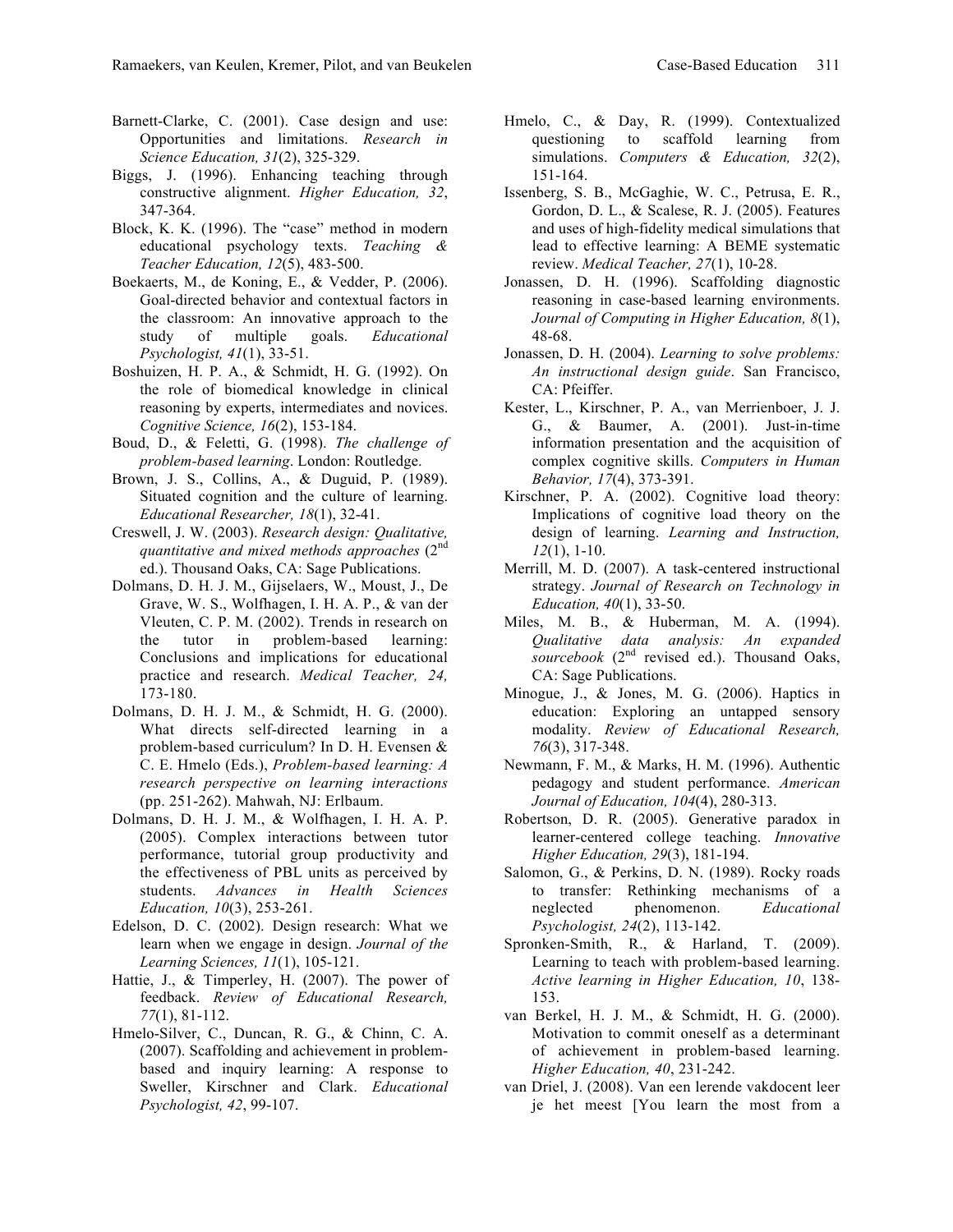learning teacher]. Inaugural speech, Universiteit Leiden.

- Vermunt, J. D., & Verloop, N. (1999). Congruence and friction between learning and teaching. *Learning and Instruction, 9*, 257-280.
- Weiss, R. E. (2003). Designing problems to promote higher-order thinking. *New Directions for Teaching and Learning, 95*, 25-31.

STEPHAN RAMAEKERS is lecturer and consultant on curriculum development in Higher Education at the Center for Teaching and Learning at Utrecht University. His Ph.D. research focuses on the use of authentic, complex tasks to enhance the development of problem-solving competence.

HANNO VAN KEULEN is lecturer in Higher Education development at the Center for Teaching and Learning at Utrecht University. He is also professor of science and technology education at Fontys University of Applied Science, the Netherlands. His research interests are with staff and educational development in higher education and the

innovation of science and technology education in primary education.

WIM KREMER is professor Farm Animal Health at the Faculty of Veterinary Medicine, Utrecht University. His research interests relate to the professional development of veterinarians. He is responsible for the Master program in Farm Animal Health.

ALBERT PILOT is professor of Curriculum Development at Center for Teaching and Learning at Utrecht University and Professor of Chemistry Education in the Department of Chemistry of that university. His research focuses on curriculum development, professional development of teachers and context-based education.

PETER VAN BEUKELEN is professor of Quality improvement in Veterinary Education at Utrecht University. His research interests are: clinical reasoning, active learning, workplace and lifelong learning. Current research concerns staff development and individual assessment of teaching competence.